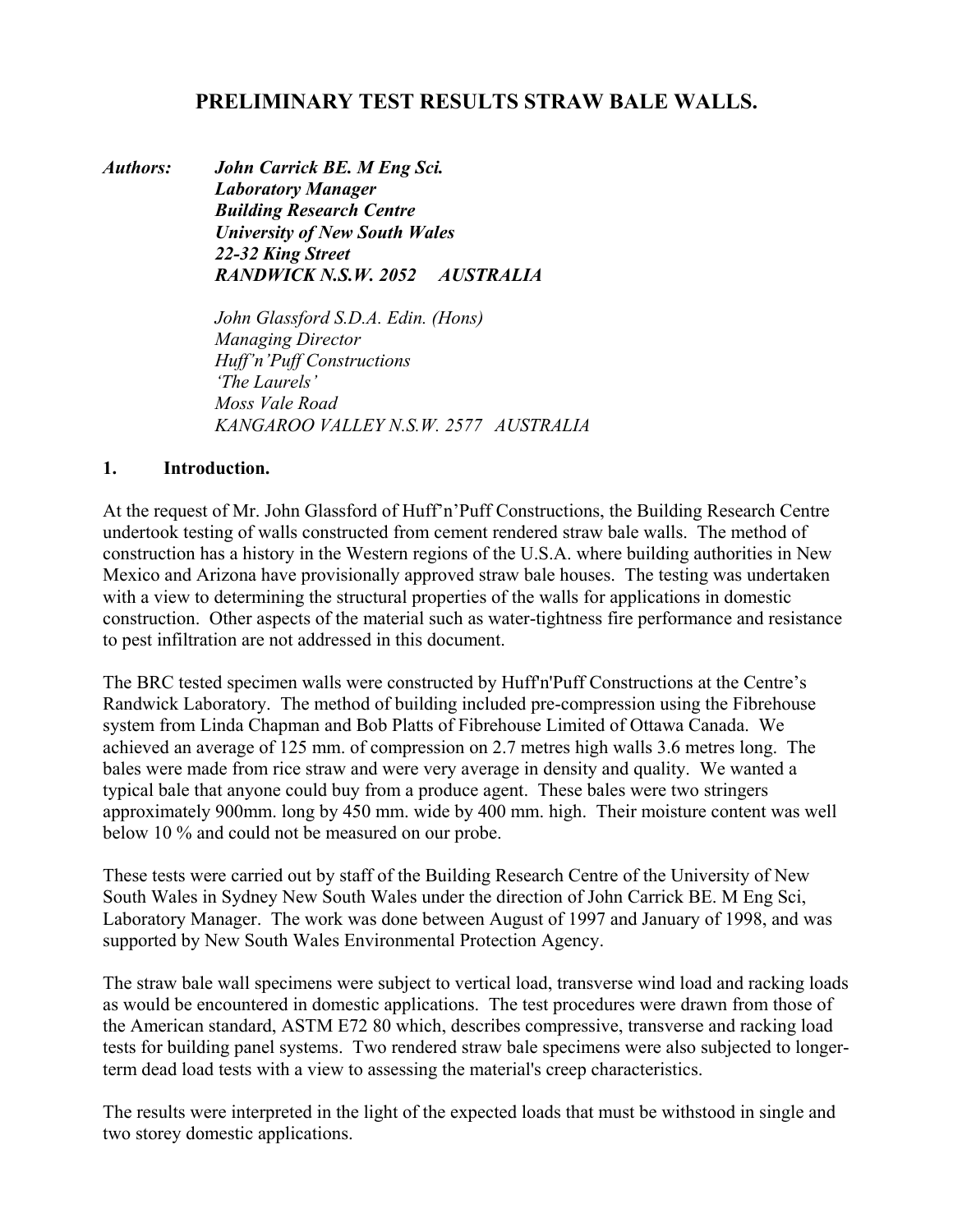## **2. Procedure**

**2.1 Specimens:** Three wall specimens (designated A, B and c) each measuring approximately 3600mm long x 2800mm high x 450mm wide were made up by the client on steel base plates supplied by the Centre. Straw bales were layed seven bales high in stretcher bond on timber bottom plate assemblies placed on the steel bases – steel spikes retained the bales in place during the laying operation. Steel wire ties were employed to compress the straw bales in conjunction with the Fibrehouse pre-compression method. (Described under a separate paper). The method involved squeezing the top plate down towards the bottom, as it would be tightened down to a concrete slab on site.

The downward deflection of the top plate achieved in this operation varied between 100 and 200 mm. Galvanised chicken wire mesh made up from 1 mm dia. wire was stretched into place over the walls' surfaces before a sand and cement render was applied to a depth of about 30mm.

Bales of rice straw measuring 450 x 400 x 900 mm were used to construct all the specimens. The cement render used was 8 parts of yellow bricklayer's sand to 2 parts of off-white cement to 1 part of the rendering additive, 'Plastermaster'. Walls A and B were rendered on the 14,15.08.97, wall C was rendered on the 19,21.08.97.

Two creep specimens were made up by stacking three bales, squeezing between top and bottom plates and rendering as before. When finished, the creep specimens measured about 950mm long x 500mm wide x 1200mm high excluding top and bottom plates. One of the creep specimens, C1 was made using rice straw, the other, C2 used wheat straw.

**2.2** Test regime: Each wall specimen in turn was mounted in the centre's wind rig where test loads were applied. A vertical downward acting uniformly distributed line load (UDLL) was applied to the top edge, a transverse wind pressure was then gradually applied to the front surface of two walls by evacuating the space behind after which a horizontal concentrated racking force was applied to the top left hand corner. All specimen walls were tested to ultimate by increasing the vertical load.

**2.2.1 Vertical Load:** The vertical test UDLL represented an upper bound that would be expected from loads encountered in a typical two storey domestic application – factored for strength according to the requirements of AS1170.1. The vertical test load was gradually applied via a spreader beam along the top plate, which was loaded by two identical hydraulic rams reacting against an overhead frame. The rams were fed in parallel from a common pressure source. The test set-up is similar to that of ASTM  $E&@$  except that at 3.6 metres, the specimen wall is approximately three times as long as a typical 1.2m single panel described by that standard.

An electronic load cell monitored force in one of the rams–the force in the other jack was assumed to be the same. As increments of load were applied, four potentiometer type stroke transducers assessed the vertical deflection between the top and bottom plates. Signals for load and deflection were logged on a data acquisition system and written to file.

One pre-compressed straw bale assembly was vertically loaded before being rendered and loaded again after the render had been applied and cured.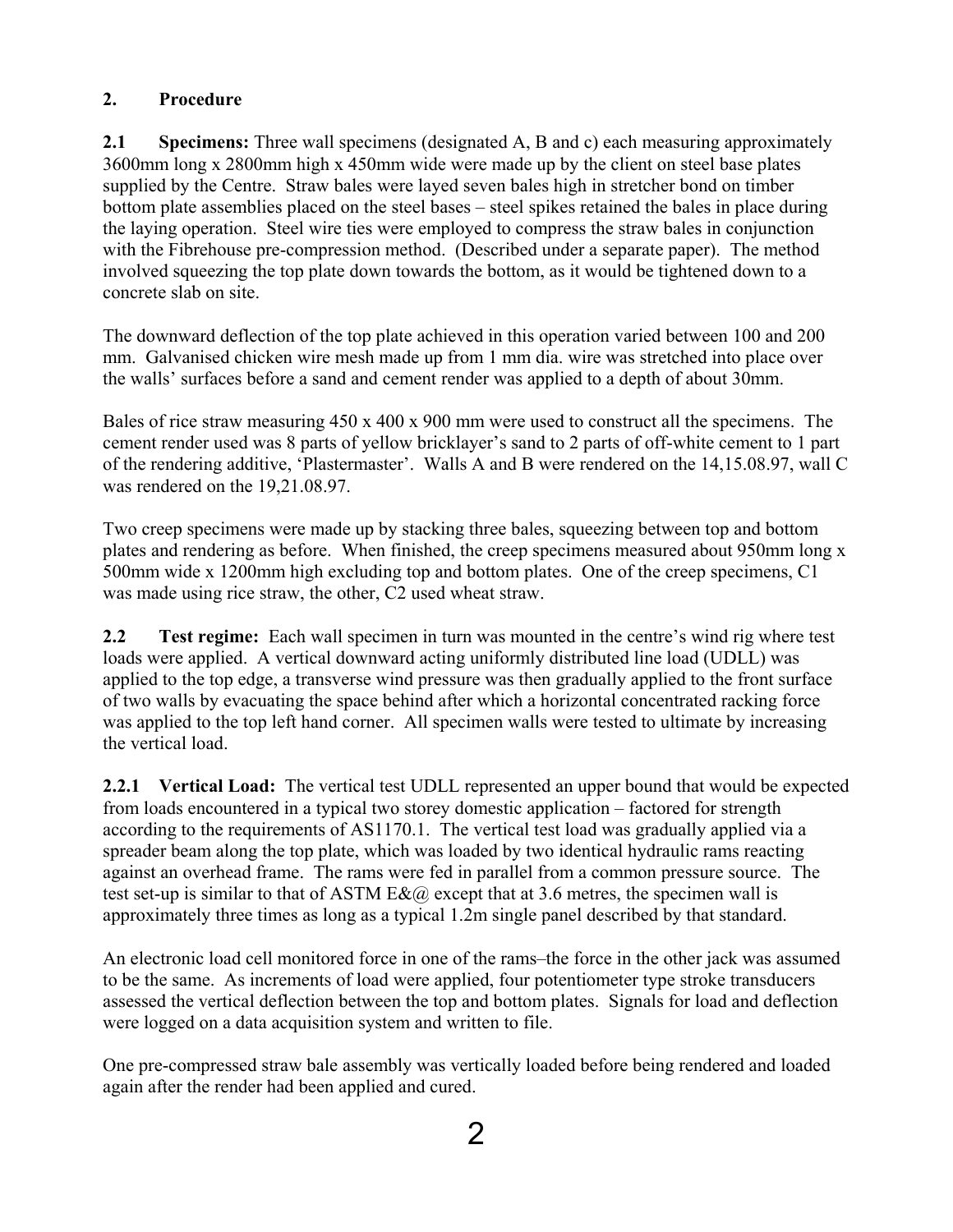**2.2.2 Transverse Load:** Air pressure simulating wind load was incrementally applied to the front surface by evacuating the space behind. The top plate and the bottom edge were restrained. The procedure is similar to the vertical chamber method specified in ASTM  $E\&(a)$ . The transverse test pressure adopted was 2 kPa, which corresponds to a wind speed of approximately 58m/s.

Deflection transducers were set up in a similar fashion to procedure for the vertical load test to monitor in the specimen's net lateral deflection at mid height.

**2.2.3 Racking Load:** The racking procedure of ASTM E72 was followed whereby the specimen was restrained against translation at the bottom left corner, restrained against rotation about the bottom left corner by a vertical stop at the top right and subject to a horizontal concentrated load at the top right corner. The test racking loads were those of ASTM E 72; 3.5, 7.0 and 10.0 kN. Deflection transducers were set up to monitor in the specimen's deflection under racking.

**2.2.4 Creep:** The rendered, three bale high creep specimens were mounted on pedestals and loaded via a central steel rod passed through the middle which was attached to a lever and dead weights to reach 13kN. similar dead weights were applied to the second specimen.

The creep deflection over the 1200mm height was monitored in the centre of the back and front faces of each specimen by dial indicators and gauge rods. The test were commenced in November 1997-readings of creep deflection under constant load were taken at closer intervals initially to build up a picture of the specimen's creep behaviour. The tests were discontinued in February 1998.

## **3/. Results:**

The results of tests carried out on wall specimens are summarised in Table 3.1. Figures 3.1 to 3.3 show load deflection curves for walls tested under vertical load, racking load and transverse wind pressure. The curves for vertical load plot the force exerted by one of two identical rams against deflection-the total force experienced by the wall is double the number plotted. Figure 3.4 shows a plot of creep deflection over time for the two creep specimens.

All three walls were loaded to failure by vertical load. In all cases an ultimate load was reached and a gradual displacement of the top plate into the render around the top course of straw bales ensued. The failure mechanism was progressive and predictable.

**3.1 Vertical Load Results:** Comparison of the vertical load/deflection curves for an unrendered and rendered walls indicates that the walls become much stiffer with the addition of the render. The results suggest that it is the two 38mm thick render layers that are offering most of the resistance to vertical load.

The ultimate vertical loads on the three rendered walls varied from 20 to 24 kN/m expressed as uniformly distributed line loads. All three rendered walls showed a decrease in stiffness at loads about 30kN per jack or 11kN/m. The ultimate of about 35 kN per jack ensued after about 5mm of deflection.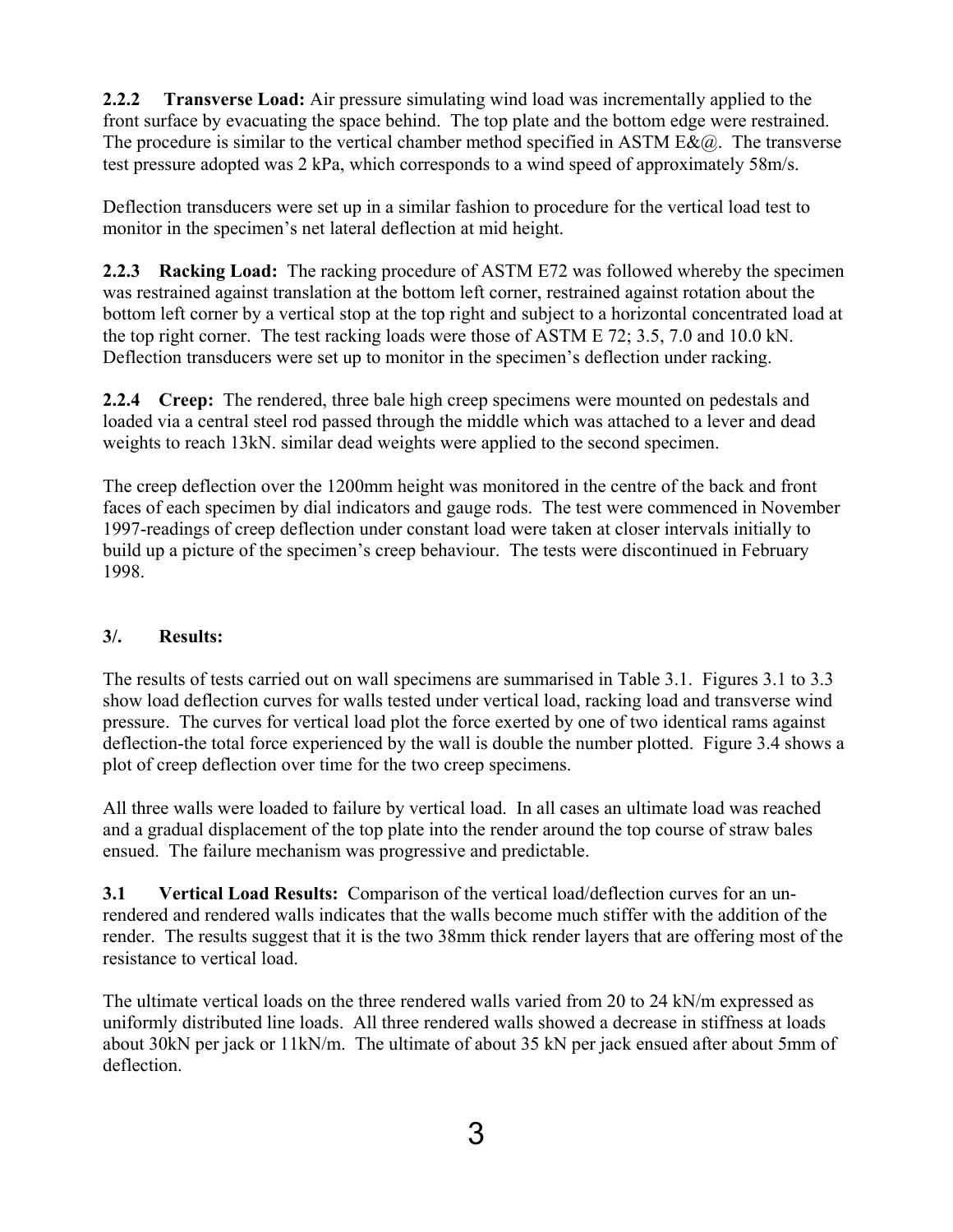| <b>Test Type</b> |      | <b>Max.</b> Load Total<br>(UDLL) | deflection<br>(mm) | <b>Comments</b>                     |
|------------------|------|----------------------------------|--------------------|-------------------------------------|
| Vertical         |      | $15kN$ $(4.2kN/m)$               | 66.0               | Preliminary, on un-rendered wall C  |
| Vertical         |      | 10kN                             | 0.4                | Preliminary, on rendered wall C     |
| Racking          |      | 10kN                             | 2.3                | Racking load on wall C              |
| Vertical         |      | 77kN (21.4kN/m)                  | 4.5                | Ultimate on wall C                  |
| Transverse       |      | 2.1kPa                           | 5.5                | Wall B, transverse by air pressure  |
| Vertical         | 60kN | (16.7kN/m)                       | 6.0                | Vertical on wall B                  |
| Racking          |      | 10kN                             | 2.4                | Wall B, racking                     |
| Vertical         |      | 74kN (20.6kN/m)                  |                    | Ultimate vertical load on wall B    |
| Transverse       |      | 2.5kPa                           | 7.5                | Wall A, transverse by wind pressure |
| Vertical         |      | 60kN (16.7kN/m)                  | 5.0                | Vertical on wall A                  |
| Vertical         | 80kN | (23.6kN/m)                       | 7.5                | Ultimate vertical load on wall A    |

**Table 3.1 Summary of Tests and Results.** 

**3.2 Racking Load:** In both the racking tests carried out, the 10kN horizontal load at the top corner produced small deflections of slightly more than 2mm. The material's performance under racking load would be considered acceptable.

**3.3 Transverse Load:** The maximum static air pressure of 2.5kPa that was applied represents a significant wind of over 60m/s. Both walls tested showed small deflections of around 7mm. The walls would be considered acceptable for structural behaviour under wind load.

**3.4 Creep Performance:** The specimens three bales high have responded to the long-term load with a creep deflection of just over a millimetre. Over a full height wall a creep of about 3mm could be expected for a load resulting from a second storey wall above. While the tests show that most of the deflection is likely to occur within the first months after plastering and application of the dead loads, details, which allow for such movement will have to be used at joints in the structure such as junctions of walls and ceilings.